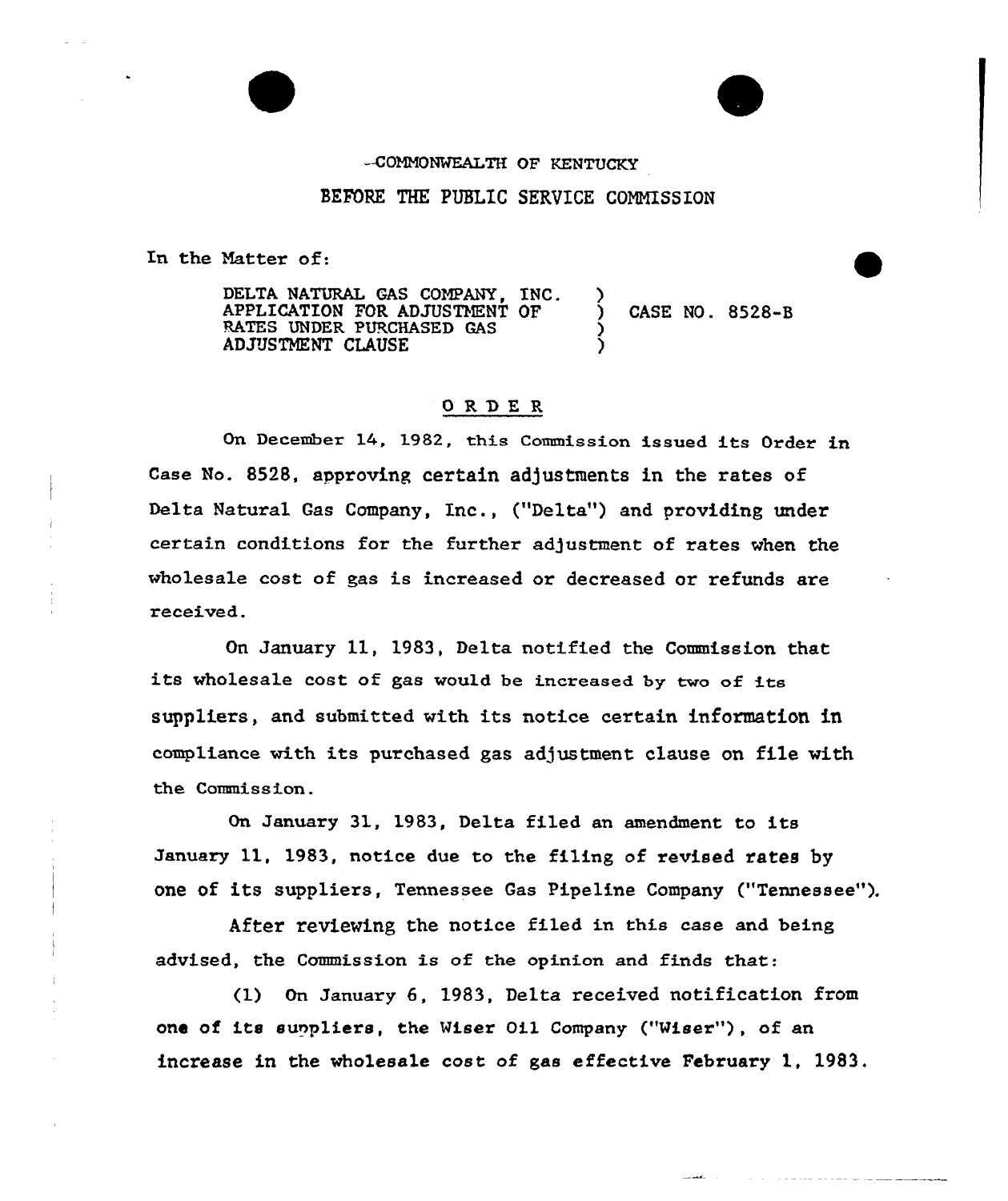$(2)$  On January 24, 1983, Delta received notification from Tennessee of a change fn its wholesale rates effective February 1, 1983.

(3) On October 27, 1982, Delta entered into an agreement to purchase natural gas from Welch Bros. Oil & Gas, Inc. ("Welch"). This is the first time the cost of purchased gas from this supplier has been included in Delta's overall gas costs. The Commission makes no finding as to the provisions of the contract between Delta and Welch.

{4) Delta's notices of Januaxy 11, 1983, and January 31, 1983, set out certain revisions in rates which Delta proposed to place into effect, said rates befng designed to pass on the wholesale increase in price from its suppliers in the amount of 82,049,751 or 37.07 cents pex Ncf.

(5) The proposed rates will allow Delta to recover only the increased cost of wholesale gas and will not permit it to make any profit in doing so. The magnitude of this filing exposes Delta to substantial under-recovery of its gas costs if the tates are not implemented in a timely manner.

{6} Delta's ad]ustment in rates under the purchased gas adjustment provisions approved by the Commission in its Order in Case No. 8528 dated December 14, 1982, is fair, just and reasonable, in the public interest and should be effective with gas supplied on and after February 1, 1983, sub)ect to refund.

 $-2$   $-$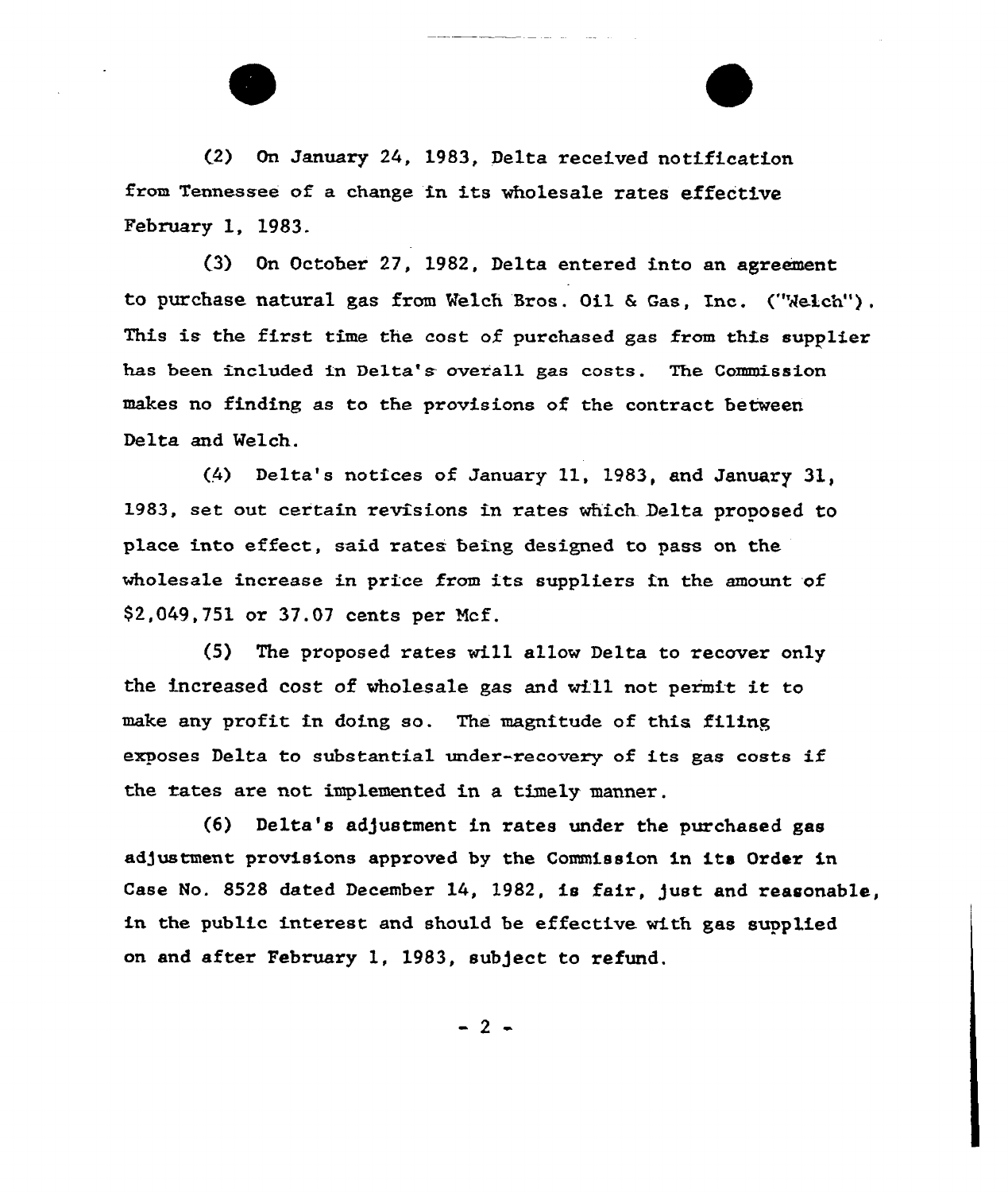IT IS THEREFORE ORDERED that the rates in Appendix A be and they hereby are authorized, effective for gas supplied on and after February 1, 1983, subject to refund.

IT IS FURTHER ORDERED that within 30 days after the date of this Order, Delta shall file with this Commission its revised tariff sheets setting out the rates authorized herein.

Done at Frankfort, Kentucky, this 24th day of February, 1983. PUBLIC SERVICE COMMISSION

uell  $=$ *Thairman* 

Vite Chairma

Commissioner

ATTEST:

 $\mathbf{S} = \mathbf{I} \times \mathbf{S}$  , where  $\mathbf{S} = \mathbf{S} \times \mathbf{S}$ **Secretary**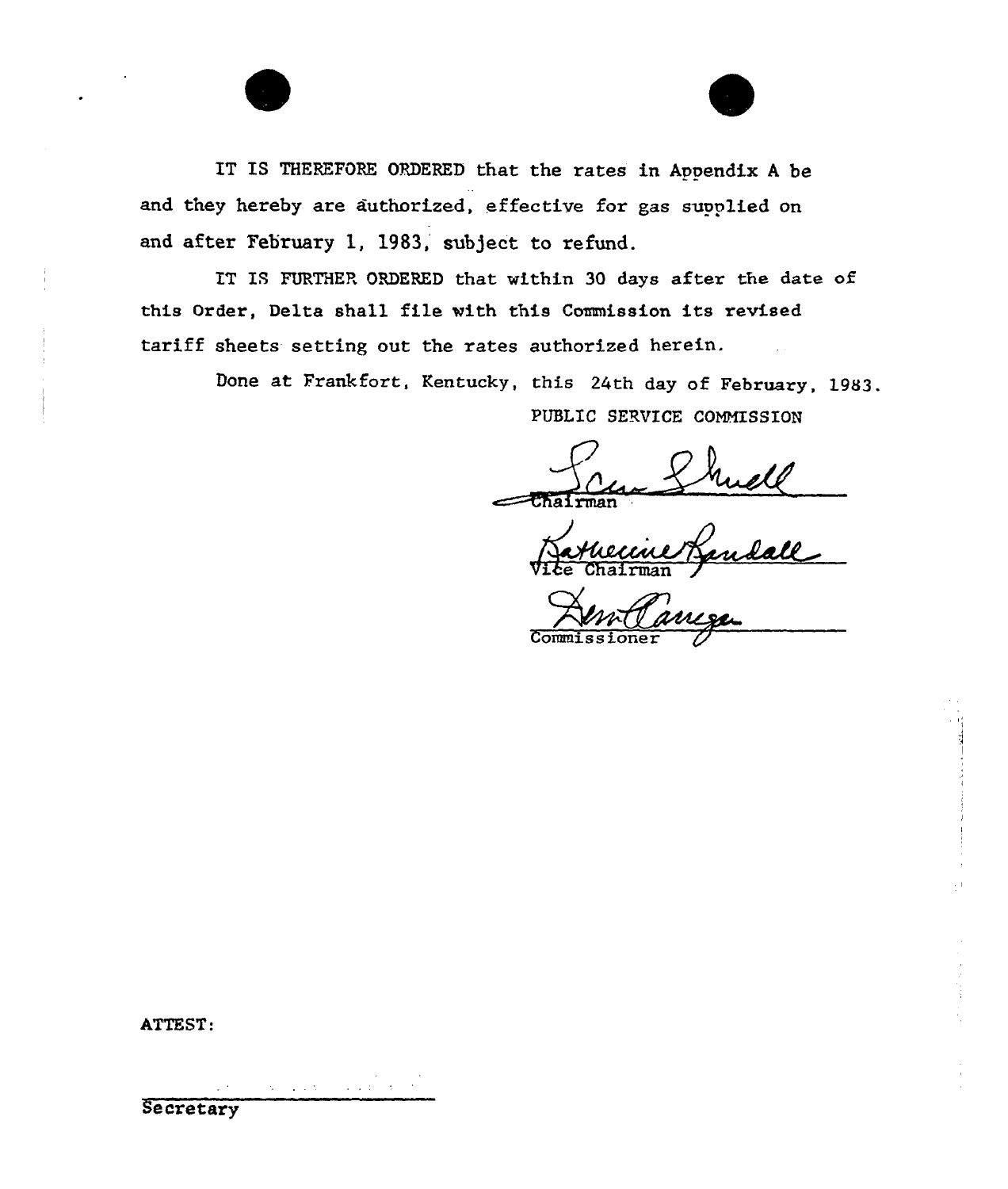

## APPENDIX A

### APPENDIX TO AN ORDER OP THE PUBLIC SERVICE COMMISSION IN CASE NO. 8528-B FEBRUARY 24, 1983

The following rates and charges are prescribed for the customers in the areas served by Delta Natural Gas Company, Inc. All other rates an4 charges not specifically mentioned herein shall remain the same as those in effect under the authority of the Commission prior to the date of this Order.

## RATE SCHEDULE G - GENERAL SERVICE

#### APPLICABILITY: APPLICABILITY'pplicable

Applicable within all service areas served by Delta, namely: Owingsville, Sharpsburg, Bath County, Camargo, Montgomery County, Prenchburg, Menifee County, Kingston-Terrill, Madison County, Stanton, Clay City, Powell County, Garrard County, Berea, Salt Lick, Midland, Nicholasville, %ilmore, Jessamine County, Jeffersonville, Clearfield, Farmers, Rowan County, Middlesboro, Pineville, Bell County, Barbourville, Knox County, Williamsburg, Whitley County, London, Laurel County, and environs of each.

#### AVAILABILITY:

Available for general use by residential, commercial and industrial customers.

### CHARACTER OF SERVICE:

Firm--with the reasonable limits of the company's capability to provide such service.

#### RATES:

General Service—

Monthly Customer Charge — \$2.90 per delivery point per month.

|  | $1 - 5,000$ Mcf      | \$5.7932 per Mcf |  |
|--|----------------------|------------------|--|
|  | $5.001 - 10.000$ Mcf | $5.5432$ per Mcf |  |
|  | Over $-10,000$ Mcf   | 5.2932 per Mcf   |  |